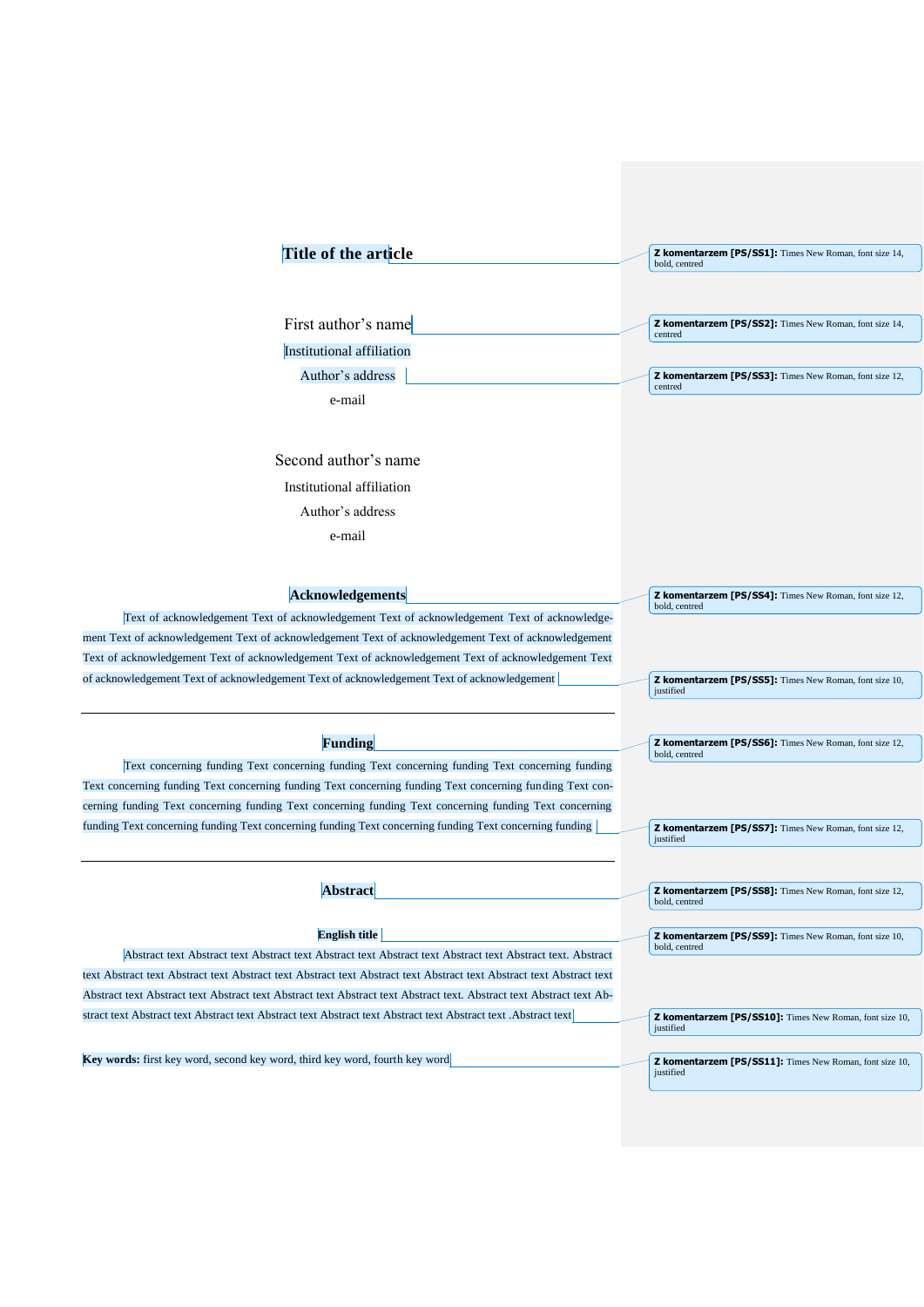# **1. Introduction**

Paragraph text Paragraph text Paragraph text Paragraph text Paragraph text Paragraph text Paragraph text Paragraph text Paragraph text Paragraph text Paragraph text Paragraph text Paragraph text Paragraph text Paragraph text Paragraph text Paragraph text Paragraph text Paragraph text Paragraph text Paragraph text Paragraph text Paragraph text Paragraph text Paragraph text Paragraph text Paragraph text Paragraph text Paragraph text

**Z komentarzem [PS/SS12]:** Times New Roman, font size 12, bold, centred

**Z komentarzem [PS/SS13]:** Times New Roman, font size 12, justified

**Z komentarzem [PS/SS14]:** Times New Roman, font size 12,

**Z komentarzem [PS/SS15]:** Times New Roman, font size 11,

**Z komentarzem [PS/SS16]:** Times New Roman, font size 12,

bold, centred

justified

bold, left-oriented, indented

**2. Section's title**

## **2.1. Subsection's title**

Paragraph text Paragraph text Paragraph text Paragraph text Paragraph text Paragraph text Paragraph text Paragraph text Paragraph text Paragraph text Paragraph text Paragraph text Paragraph text Paragraph text Paragraph text Paragraph text Paragraph text Paragraph text Paragraph text Paragraph text Paragraph text Paragraph text Paragraph text Paragraph text Paragraph text Paragraph text Paragraph text

Paragraph text Paragraph text Paragraph text Paragraph text Paragraph text Paragraph text Paragraph text Paragraph text Paragraph text Paragraph text Paragraph text Paragraph text Paragraph text Paragraph text Paragraph text Paragraph text Paragraph text Paragraph text Paragraph text Paragraph text Paragraph text Paragraph text Paragraph text Paragraph text Paragraph text Paragraph text Paragraph text. The issue may be shown as follows:

| (1) first level, item 1 Paragraph text Paragraph text Paragraph text Paragraph text Par- |
|------------------------------------------------------------------------------------------|
| agraph text Paragraph text Paragraph text                                                |
| $(2)$ first level, item 2:                                                               |
| a) second level, item 1,                                                                 |
| b) second level, item $2$ ;                                                              |

(3) first level, item 3. **Z komentarzem [PS/SS17]:** Counting must be indented.

Paragraph text Paragraph text Paragraph text Paragraph text Paragraph text<sup>1</sup> Paragraph text Paragraph text Paragraph text Paragraph text Paragraph text Paragraph text Paragraph text Paragraph text Paragraph text Paragraph text. That phenomenon consists of (1) first element, (2) second element, and (3) third element.

<sup>1</sup> Footnote text.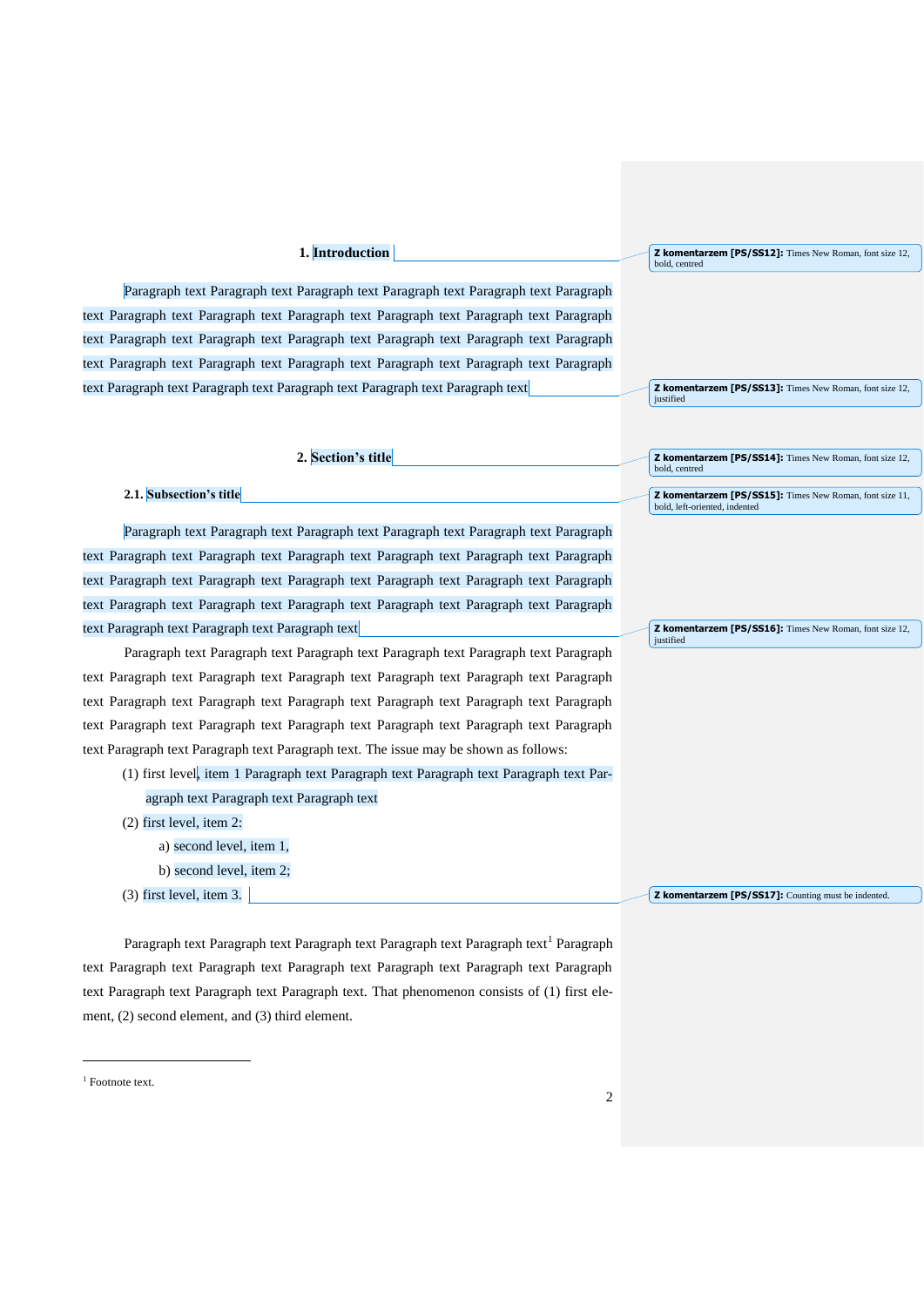Paragraph text Paragraph text Paragraph text Paragraph text Paragraph text Paragraph text Paragraph text Paragraph text Paragraph text Paragraph text. In literature, numerous elements of this phenomena are mentioned, viz:

- 1<sup>st</sup> element,
- 2<sup>nd</sup> element,
- 3<sup>rd</sup> element,
- …
- n<sup>th</sup> element.

**Z komentarzem [PS/SS18]:** Counting must be indented

Paragraph text Paragraph text Paragraph text Paragraph text Paragraph text. In the literature (Jenkins 2007) one can find… As John Doe (2008) states, however, … Paragraph text Paragraph text Paragraph text Paragraph text Paragraph text Paragraph text Paragraph text Paragraph text Paragraph text Paragraph text. J. Doe argues … Paragraph text Paragraph text Paragraph text Paragraph text Paragraph text Paragraph text Paragraph text 'scientific observation shows that cultural needs are the product of upbringing and education' (Bourdieu 1984: 1). Other authors argue, however, that 'it is not [the question of] the difference of opinions [...] but rather one of the worldviews' (Migdalski 1998: 271). Yet 'hasty conclusions should not be drawn from that' (idem: 272). Other authors represent different position, however (Berger, Luckmann, 1983). This view is shared by representatives of other sciences (Iksiński et al., 1991) and sociological schools (Rheingold 2000; Castells 2007; van Dijk 2010; Nowak, Kowalski, 2012).

Paragraph text Paragraph text Paragraph text Paragraph text Paragraph text Paragraph text Paragraph text Paragraph text Paragraph text. This relationship can be represented by the formula (1):

$$
I_{ij} = \frac{P_i P_j}{d_{ij}^2},\tag{1}
$$

where:

 $I_{ii}$  – interaction between *i* and *j*,

 $P_i$  – population in *i*,

 $P_i$  – population in *j*,

 $d_{ij}$  – distance between *i* and *j*.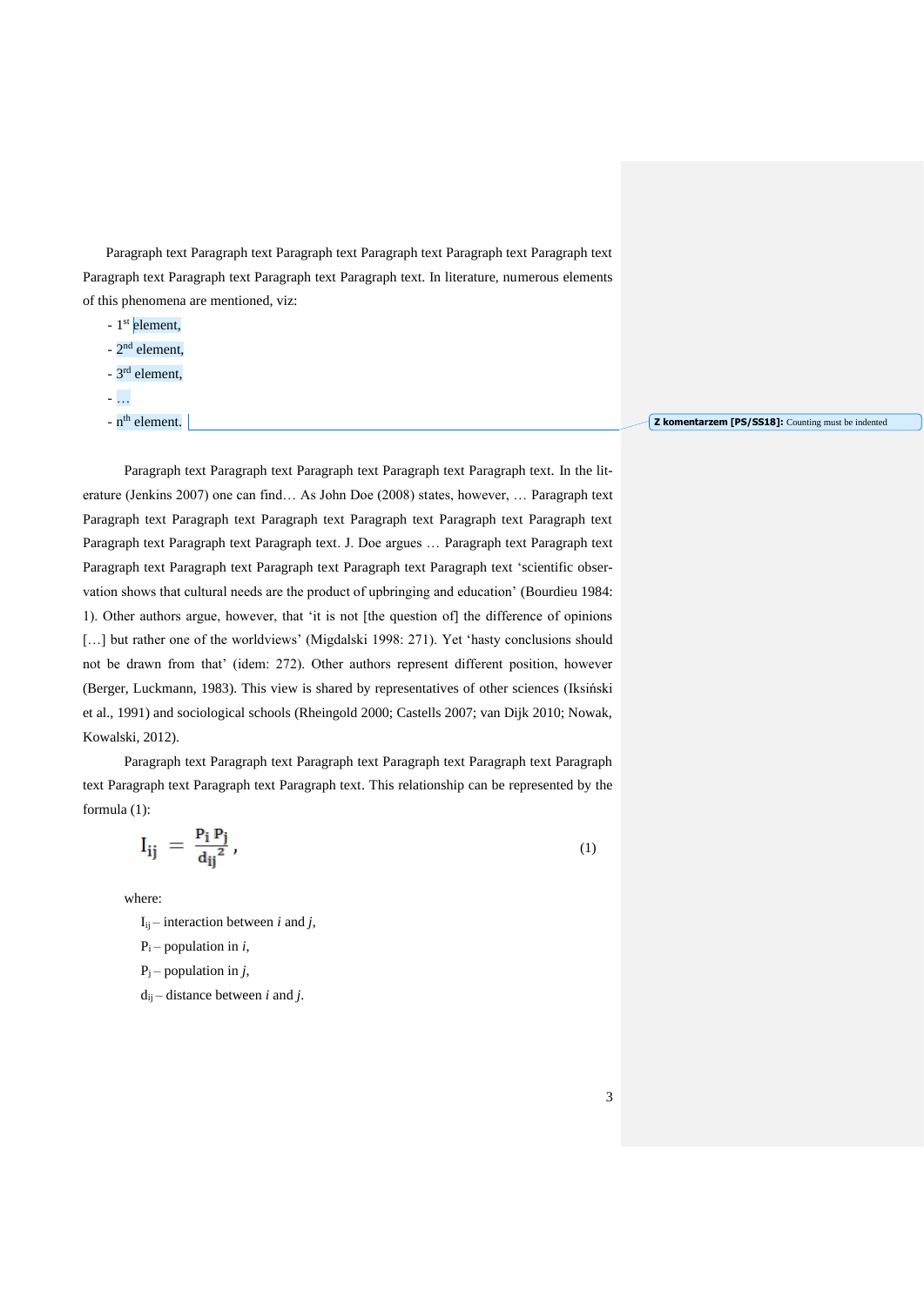Paragraph text Paragraph text Paragraph text Paragraph text Paragraph text Paragraph text Paragraph text Paragraph text Paragraph text. These values can be interpreted quantitatively (tab. 1).

| Table 1. Table's title |                                                                |           |                     |  |  |  |
|------------------------|----------------------------------------------------------------|-----------|---------------------|--|--|--|
| Heading 1              | Heading 2                                                      | Heading 3 | Heading 4<br>$(\%)$ |  |  |  |
| Description            | Text Text Text Text Text Text<br>Text Text Text Text Text Text | 23.5      | 29.5                |  |  |  |
| Description            | Text                                                           | 5.5       | $0.5^{\circ}$       |  |  |  |
| Description            | Text                                                           | 271.0     | 80.1                |  |  |  |

**Z komentarzem [PS/SS19]:** Times New Roman, font size 12<br>The table should have the outline and lines separating columns; lines<br>separating rows where necessary;<br>-headings – centred;<br>-side text – left-oriented; -text in cells – left-oriented; -numbers – right-oriented; - numbers must be given with the same accuracy (the same number of decimal places); - data must be entered on the same level.

Source: Kowalski (1997: 14, Tab. 6)

Paragraph text Paragraph text Paragraph text Paragraph text Paragraph text Paragraph text Paragraph text Paragraph text Paragraph text. As shown in Table 1, these values are significant. They differ slightly, however, as shown in Figure 1.



**Z komentarzem [PS/SS20]:** Times New Roman, font size 12

Source: Castells (2007: 13)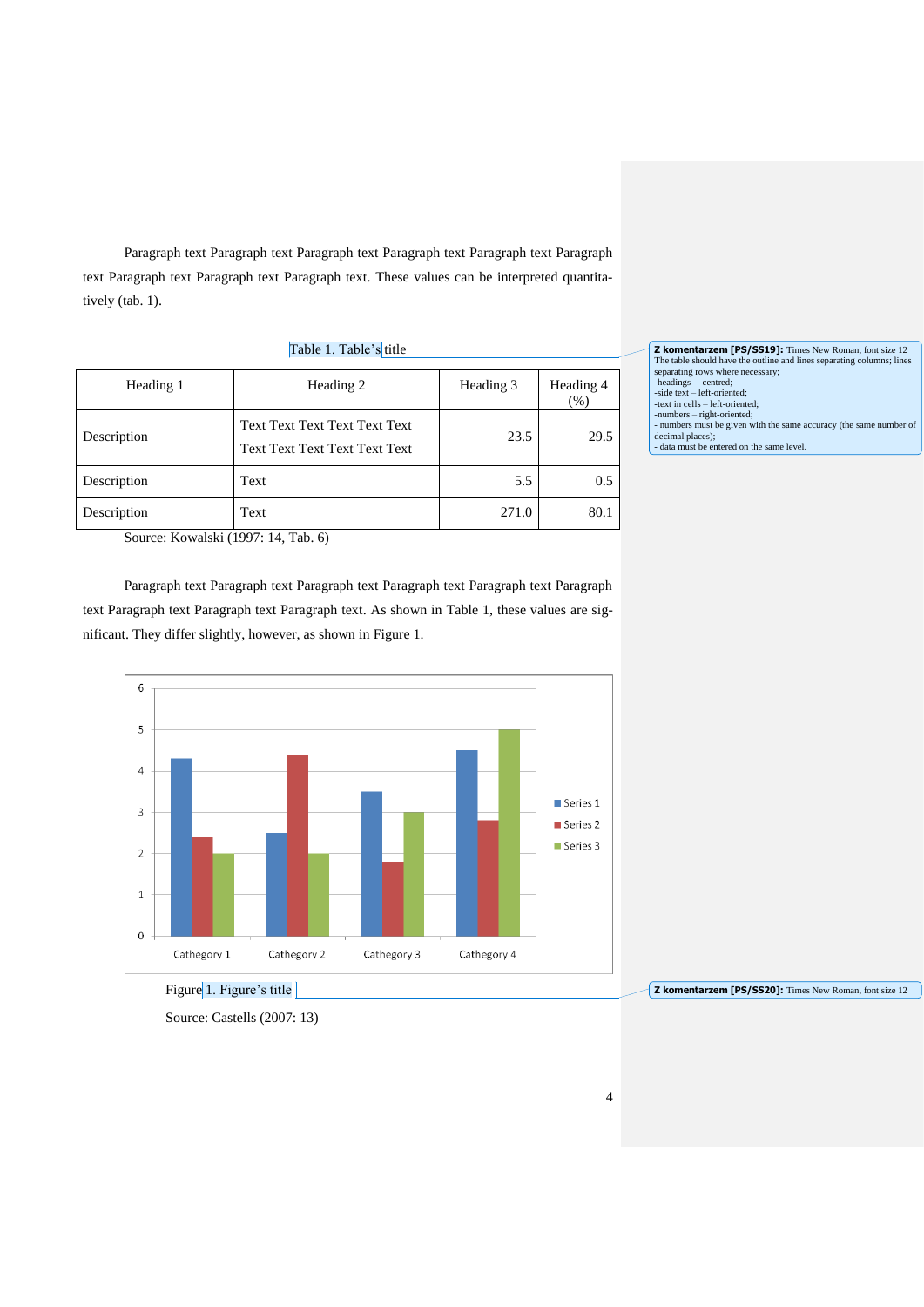Paragraph text Paragraph text Paragraph text Paragraph text Paragraph text Paragraph text Paragraph text Paragraph text Paragraph text Paragraph text Paragraph text Paragraph text Paragraph text Paragraph text Paragraph text Paragraph text Paragraph text Paragraph text Paragraph text Paragraph text Paragraph text Paragraph text Paragraph text Paragraph text Paragraph text Paragraph text Paragraph text. The nature of the slight differences can be explained by relating to respondents' opinions (Dam, Eyles, 2012: 13-14):

*We just think that when we go out to the sea, there will be a ship to pick us up… and there's nothing. Just water and sky. We see nobody. There wasn't even light. Darkness and water and that's it. And I even see the people die on the sea... A lot of people thought we were going to die... A lot of people say, 'if we are going to die then let's die on the sea' cause they don't want to die back in Vietnam'. So we kept on going.*

(Ngoc)

## **2.2. Subsection's title**

Paragraph text Paragraph text Paragraph text Paragraph text Paragraph text Paragraph text Paragraph text Paragraph text Paragraph text Paragraph text Paragraph text Paragraph text Paragraph text Paragraph text Paragraph text Paragraph text Paragraph text Paragraph text Paragraph text Paragraph text Paragraph text Paragraph text Paragraph text Paragraph text Paragraph text Paragraph text Paragraph text. Paragraph text Paragraph text

Paragraph text Paragraph text Paragraph text Paragraph text Paragraph text Paragraph text Paragraph text Paragraph text Paragraph text Paragraph text Paragraph text Paragraph text Paragraph text Paragraph text Paragraph text Paragraph text Paragraph text Paragraph text Paragraph text Paragraph text Paragraph text Paragraph text Paragraph text Paragraph text Paragraph text.

### **2.2.1. Subsubsection's title**

Paragraph text Paragraph text Paragraph text Paragraph text Paragraph text Paragraph text Paragraph text Paragraph text Paragraph text Paragraph text Paragraph text Paragraph text Paragraph text Paragraph text Paragraph text Paragraph text Paragraph text Paragraph text Paragraph text Paragraph text Paragraph text Paragraph text Paragraph text Paragraph text Paragraph text Paragraph text Paragraph text.

#### **Z komentarzem [PS/SS21]:** Times New Roman, font size 10, bold, left-oriented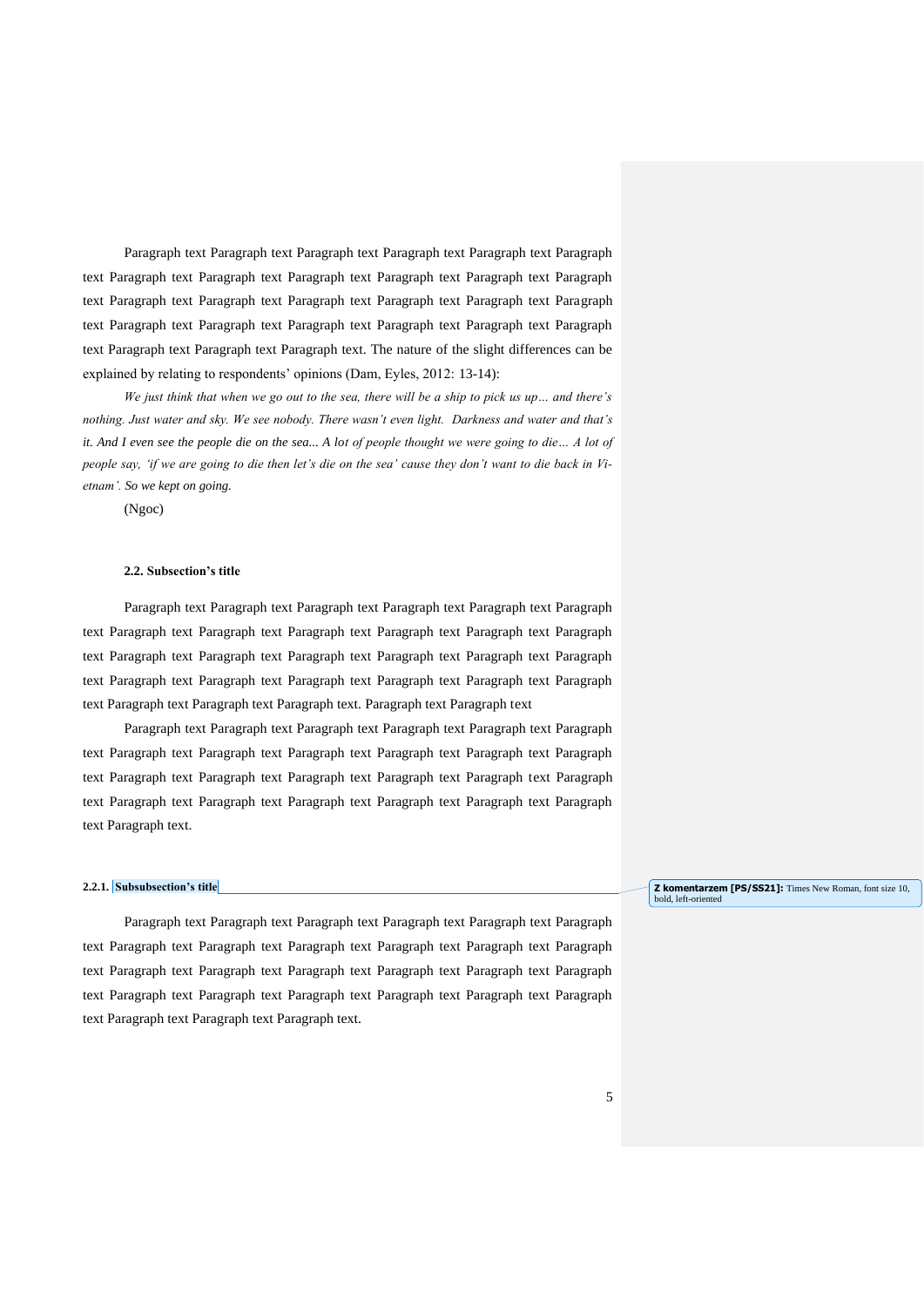### **2.2.2. Subsubsection's title**

Paragraph text Paragraph text Paragraph text Paragraph text Paragraph text Paragraph text Paragraph text Paragraph text Paragraph text Paragraph text Paragraph text Paragraph text Paragraph text Paragraph text Paragraph text Paragraph text Paragraph text Paragraph text Paragraph text Paragraph text Paragraph text Paragraph text Paragraph text Paragraph text Paragraph text Paragraph text Paragraph text.

### **2.3. Subsection's title**

Paragraph text Paragraph text Paragraph text Paragraph text Paragraph text Paragraph text Paragraph text Paragraph text Paragraph text Paragraph text Paragraph text Paragraph text Paragraph text Paragraph text Paragraph text Paragraph text Paragraph text Paragraph text Paragraph text Paragraph text Paragraph text Paragraph text Paragraph text Paragraph text Paragraph text Paragraph text Paragraph text.

## **3. Conclusions**

Paragraph text Paragraph text Paragraph text Paragraph text Paragraph text Paragraph text Paragraph text Paragraph text Paragraph text Paragraph text Paragraph text Paragraph text Paragraph text Paragraph text Paragraph text Paragraph text Paragraph text Paragraph text Paragraph text Paragraph text Paragraph text Paragraph text Paragraph text Paragraph text Paragraph text Paragraph text Paragraph text.

### **4. References**

Banasikowska J., Banasikowski P., b.d.: *Poziom rozwoju e-government w Polsce*; [http://www.swo.ae.katowice.pl/\\_pdf/407.pdf.](http://www.swo.ae.katowice.pl/_pdf/407.pdf)

Bierstedt R., 1963: *The social order*. New York: McGraw Hill.

Bourdieu P., Passeron J-C., 2006: *Elementy teorii systemu nauczania*. Warszawa: PWN.

- Castells M., 2007: *Społeczeństwo sieci. Wiek informacji: ekonomia, społeczeństwo i kultura*; t. 1. Warszawa: PWN.
- Drucker P. F., 1999. *Knowledge-worker productivity: the biggest challenge*. "California Management Review", 41, 2, 79-94.